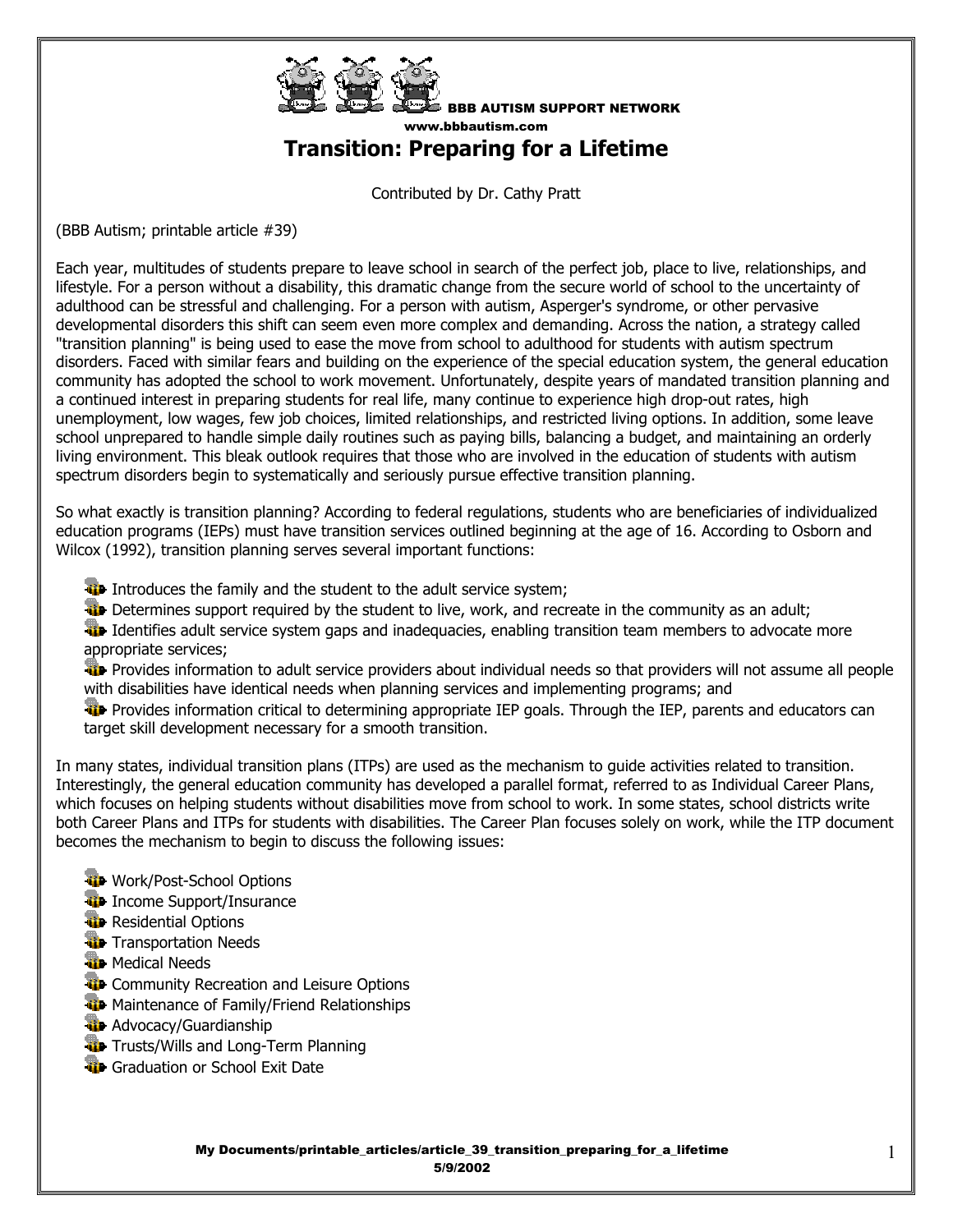

## BBB AUTISM SUPPORT NETWORK

www.bbbautism.com

Quite simply, the ITP should address a job, a home, friends, family, leisure and recreation opportunities, and long term life planning. The desired outcome is that young adults with autism spectrum disorder will enjoy a good quality life. However, how one defines a quality life is subject to individual interpretation. To avoid determining a life, which does not reflect the individual's goals, the most important participant in the planning process is the person with autism spectrum disorder. Each person should have the opportunity to choose leisure activities, job opportunities, personal schedules, living arrangements, and so on. Involving the person with autism in his/her own transition planning is called selfdetermination. Self-determination refers to the obvious step of making one's own life choices, setting personal goals, and initiating a plan of action. As simple as this seems, determining one's future requires certain skills including the ability to:

- **T** Communicate preferences;
- Set achievable goals;
- **W** Make choices;
- **W** Manage one's time;
- **ID** Identify and solve problems;
- **Learn how to access resources; and**
- **The Self-advocate (Wehmeyer, 1993/94).**

A method for assisting in designing a vision and plan of action with the individual is referred to as person-centered planning. This process provides the person's support network with the opportunity to articulate a future vision with the person, and to clearly develop a plan of action for achieving this vision. Once all involved have a common understanding of the person's desired path toward adulthood, it is time to begin the formal process of planning and programming for the shift to adulthood. The individual transition plan (ITP) should focus on current and future goals, identify strategies for achieving identified goals, present a time line for follow-up, identify responsible persons or agencies for each objective, and clarify how various roles will be coordinated. Vocational goals and objectives must be further articulated on the IEP. To promote the movement of students from school to post-school options, vocational rehabilitation (VR) counselors in Indiana receive student information beginning the freshman year of high school. This practice differs across states.

While the ITP document provides the format for careful planning and program development, there is still much to consider when preparing a person with an autism spectrum disorder for adulthood. Below are a few considerations:

When choosing a curriculum or course of study, encourage the person to make choices, which both peak their interest and lead to a real job. Many times, areas of interest may not lead to feasible job options. In these cases, people are being prepared for a lifetime of dependency on social services or jobs, which are not good matches.

During the school years, there are skills, which can be taught within the context of the school curriculum, which will promote future success. Competencies such as being organized, being prepared, completing assigned tasks, following directions, and interacting with others are important work skills. Involve the person in curriculum options, which will teach other important life skills, such as cooking, repairing items, and handling personal finances. Encourage the involvement of students with autism spectrum disorders in extracurricular activities, school clubs, and other social events in hopes of building a network of support for the person that can assist in accessing employment later.

During the school years, pursue apprenticeship programs, volunteer positions, or other options that will allow the person to gain experience in a real work environment. Begin to build a resume for the individual. These can be done in various formats by using video, computer, or portfolios that portray competencies. Gradually prepare the individual for the nuances and social demands of the work place. Some behaviors are clearly against the rules of most work environments. Other behaviors will serve to annoy co-workers and may result in termination. Teach behaviors appropriate to specific work sites while in the natural setting.

Begin to teach the individual appropriate hygiene and dress for specific work settings. It may be important to teach the person a menu of social interchanges around appropriate topics that can be used to assist with office small talk and